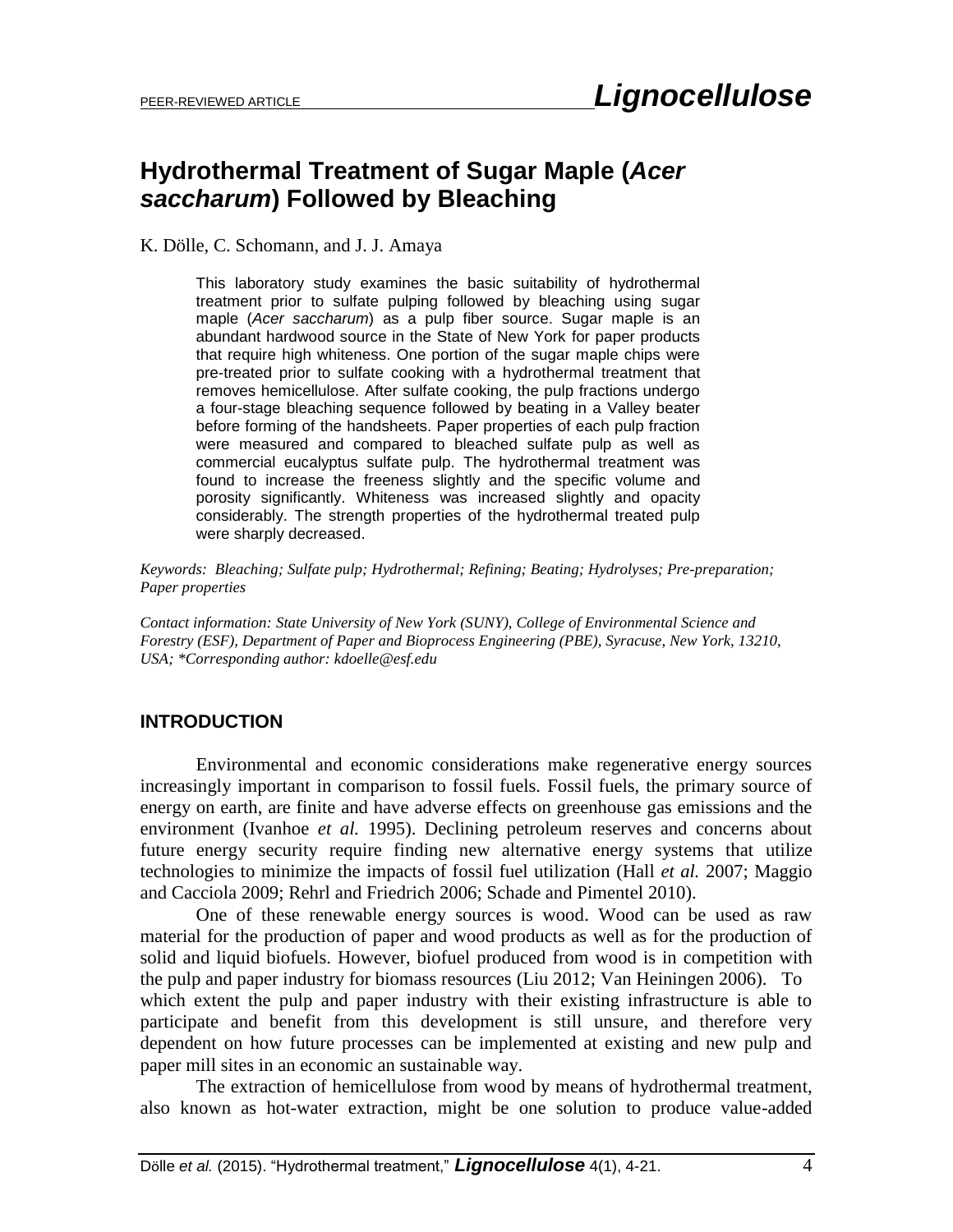chemicals and biofuels as well as valuable cellulosic raw material for pulp and paper production (Goyal *et al.* 2007).

The hydrothermal treatment of wood is in general a hydrolysis process without the use of NaOH (Amidon and Liu 2009). By treating wood chips with steam, the degree of polymerization of the hemicelluloses is reduced by about 30% and chemical bonds to lignin are reduced. Acetic acid can be produced by the removal of acetyl groups from the hemicelluloses, whereby the pH is reduced to a value of about 4. In softwoods, organic material is dissolved at a level of 10 to 15% and for hardwoods at a level of 15 to 20% (Duarte *et al.* 2007).

Assessing the suitability of a hydrothermal treated pulp product for paper production is the focus of this laboratory study. Sugar maple is an abundant hardwood source for paper production in the State of New York. Sugar maple sulfate pulp with and without hydrothermal pretreatment is processed through a four stage bleaching system. The bleached pulp then is screened and beaten, followed by handsheet forming and evaluated for the use in paper applications.

#### **METHOLOGY**

The methodology section describes the equipment, procedures and materials used for this study. As part of this study several test methods were applied. These are described in detail in the following subsections. All tests were performed and reported according to TAPPI standards or as noted otherwise. Repeatability of the results stayed in between the allowable margins of the TAPPI testing standards, whereas paper testing variance ranged from 0.05 to 0.27 relative to the mean values.

#### **Materials**

For the study eucalyptus bleached kraft (EBK) pulp obtained from a kraft mill in Columbia and sugar maple *(acer saccharum) (SM)* was used. The SM was chosen due to its abundance in New York State. The SM was harvested at the State University of New York, College of Environmental Science and Forestry (SUNY-ESF) Heiberg Forest in Tully, NY.

#### **Material Preparation**

The SM logs with a diameter between 150 mm and 200 mm (6 in and 8 in) and 1.2 m (4 feet) in length were manually debarked and processed with a commercial Carthage wood chipper that allows the processing of a maximum log diameter of 200 mm. After chipping, the chips were presorted with a vibrating shaker screen with a square mesh opening of 31.75 mm (1.25 in) for the top screen and a 3.2 mm (0.125 in) for the bottom screen. The SM wood chips remaining on the top screen and the SM material falling through the bottom screen were rejected. The remaining SM fraction on top of the bottom screen was further processed in a large shaker screen using sieves with a hole diameter of 28.58 mm (9/8 in), 22.23 mm (7/8 in), 15.88 mm (5/8 in), and 9.53 mm (3/8 in). The chips remaining on the two central perforated screens, 22.23 mm (7/8 in), 15.88 mm (5/8 in) were used for the bleaching investigation.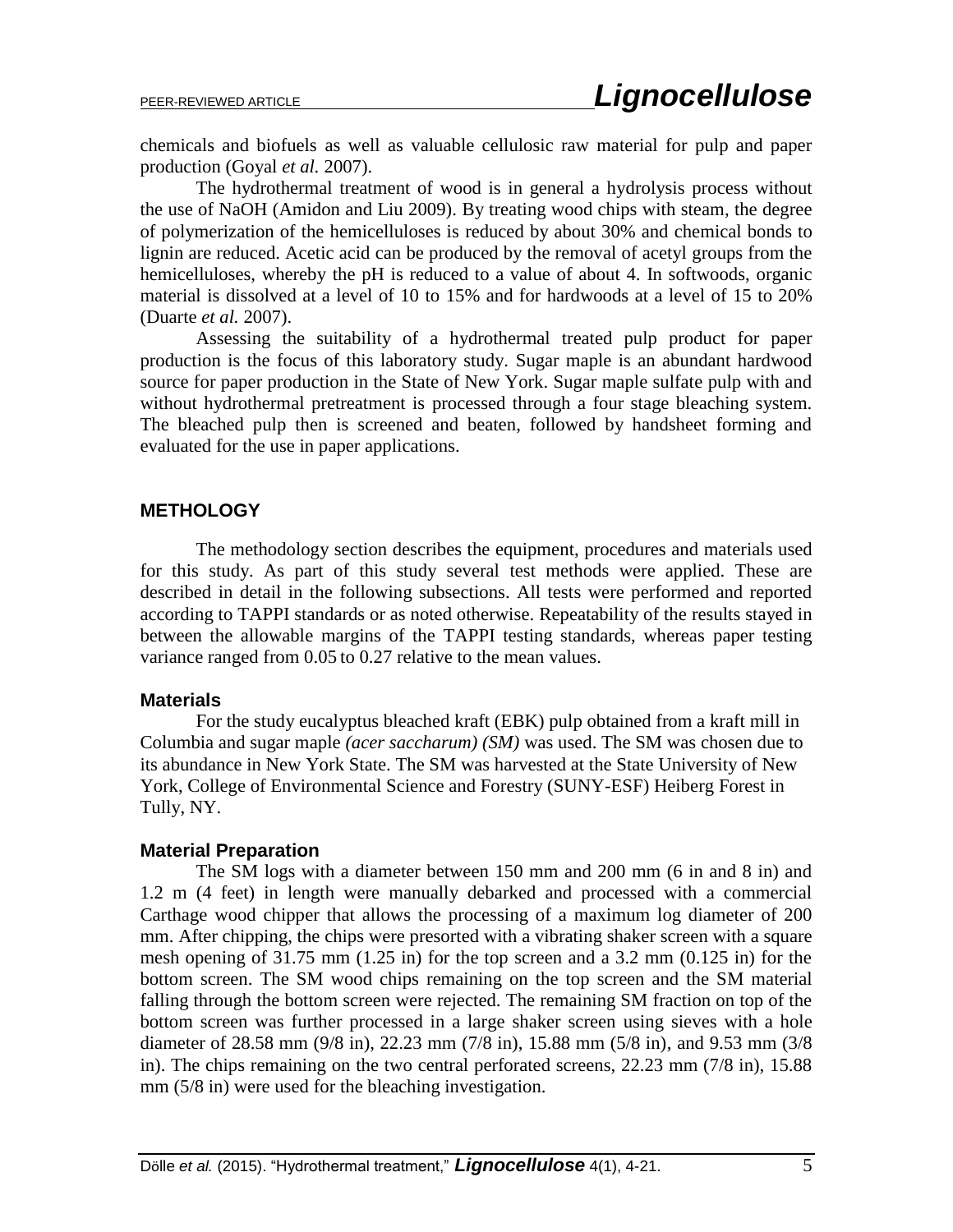#### *TAPPI methods used*

Pulp refining was done according to T 200 sp-06, "Laboratory beating of pulp (Valley beater method)". Handsheets for physical testing were prepared accordance with T 205 sp-06, "Forming handsheets for physical tests of pulp". Physical testing of handsheets was performed in accordance to T 220 sp-06, "Physical testing of pulp handsheets". The freeness of pulp was measured as Canadian Standard Freeness (CSF) according to T 227 om-09 "Freeness of pulp (Canadian standard method)". Viscosity of pulp was measured according to T 230 om-08, "Viscosity of pulp (capillary viscometer method)". Kappa number of the recycled pulp was measured in accordance with T 236 om-06, "Kappa number of pulp". Screening of pulp was performed in accordance to T 274 sp-08, "Laboratory screening of pulp (Master Screen-type instrument)"; the instrument used was a Valley type Screen with a 350 µm screen plate and a Voith Valley screen with 150 µm screen plate. Conditioning of the paper samples was done according to T 402 sp-08, "Standard conditioning and testing atmospheres for paper, board, pulp handsheets, and related products". The grammage was determined by T 410 om-08 "Grammage of Paper and Paperboard (weight per unit area)". The thickness was measured by T 411 om-10 "Thickness (caliper) of paper, paperboard, and combined board". Moisture content of pulp was determined by T412 om-06 "Moisture in pulp, paper and paperboard". The tear strength was done by following the T 414 om-12, "Internal tearing resistance of paper (Elmendorf-type method)". Opacity of paper handsheets was performed according to T 425 om-06, "Opacity of paper (15/d geometry, illuminant A/2°, 89% reflectance backing and paper backing)". Brightness of pulp was measured according to T 452 om-08, "Brightness of pulp, paper and paperboard (directional reflectance at 457 nm)". Porosity of the paper samples was tested according to T 460 om-06, "Air resistance of paper (Gurly method)". Tensile strength was performed following T494 om-06, "Tensile properties of paper and paperboard (using constant rate of elongation apparatus)".

## **EXPERIMENTAL REGIME**

In this study, the process sequence illustrated in Fig. 1 was carried out. The chosen process sequence allowed subsequent studies of the fibers not only for the comparison to the bleached eucalyptus kraft pulp, but also allowed an evaluation of the impact of hydrothermal pretreatment before the sulfate pulping process. An MK digester was used for the hydrothermal and sulfate pulping process. After the sulfate pulp cooking the hydrothermal treated sulfate and the SM sulfate pulp undergo a screening process using a Valley type screen with a slot width of 350 microns. To improve the optical properties of the processed pulp, a four-stage bleaching process  $(O_2D_0E_PD_1)$  was performed, containing a sequence of oxygen bleaching  $(O_2)$  for the first stage. The second bleaching stage was chlorine dioxide bleaching  $(D_0)$ . The third stage contained peroxide bleaching  $(E_P)$  process, followed by the fourth stage a second chlorine dioxide bleaching step  $(D_1)$ . For the O<sub>2</sub>-stage a Quantum Reactor was used. The following stages were done using a bag bleaching method in a hot water bath. After pulping and each bleaching sequence, samples were taken to measure Kappa number, whiteness, pH, and viscosity according to TAPPI standards. After bleaching, the bleached pulp was refined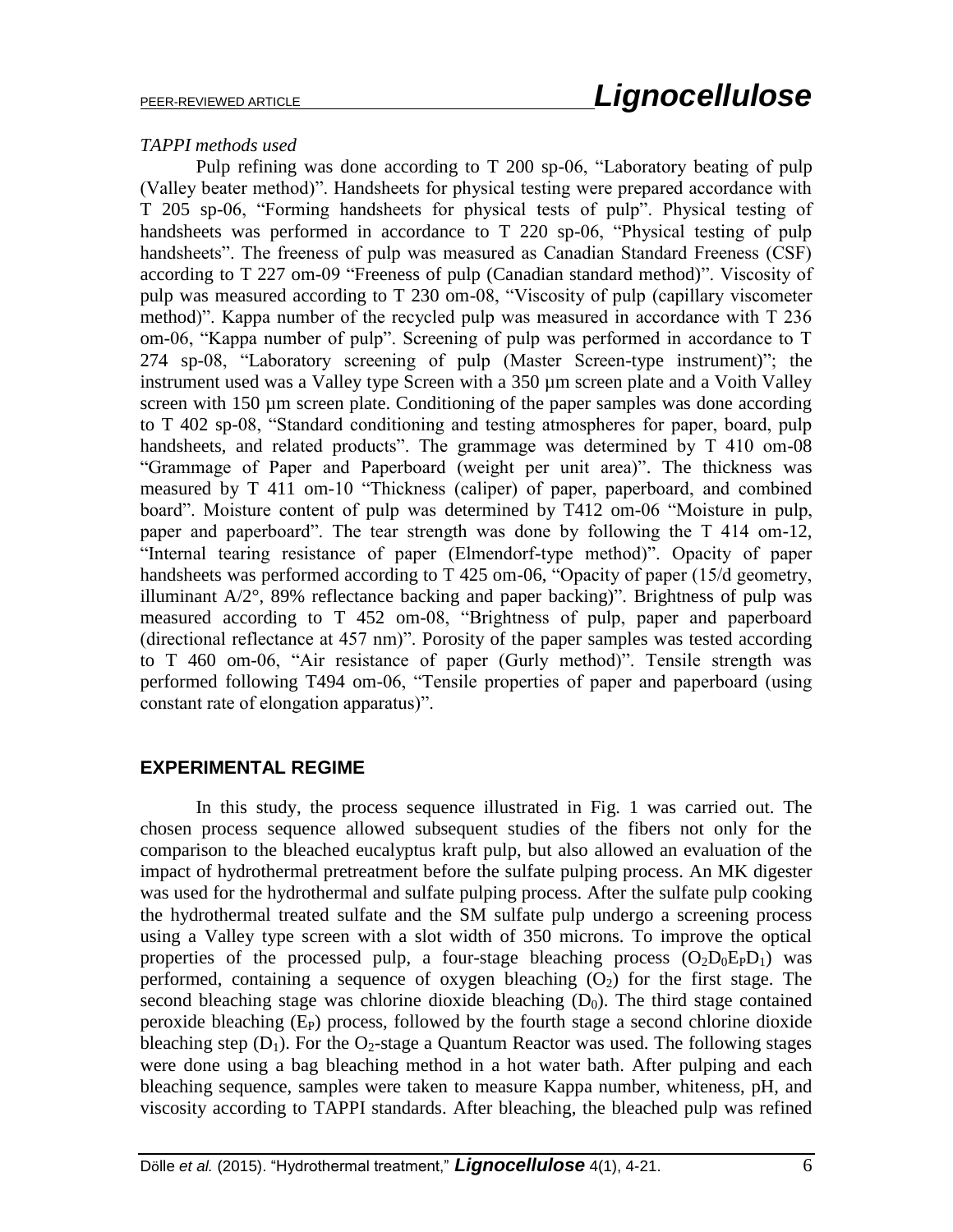with a Valley beater, followed by a second screening step with a Valley type screen using a screen plate with a slot width of 350 microns. After this process step, handsheets were made for paper testing according to TAPPI standards.



**Fig. 1.** The study sequence

# **Thermal Hydrolyzation**

In the process of TH, hemicellulose of SM wood chips is solubilized through water steam without the use of chemicals in a MK digester (Fig. 2 a). For the TH process 500 g of oven dry (OD) wood chips are loaded in a holding vessel (Fig. 2 b,c).



**Fig. 2.** Thermal hydrolyzation process study sequence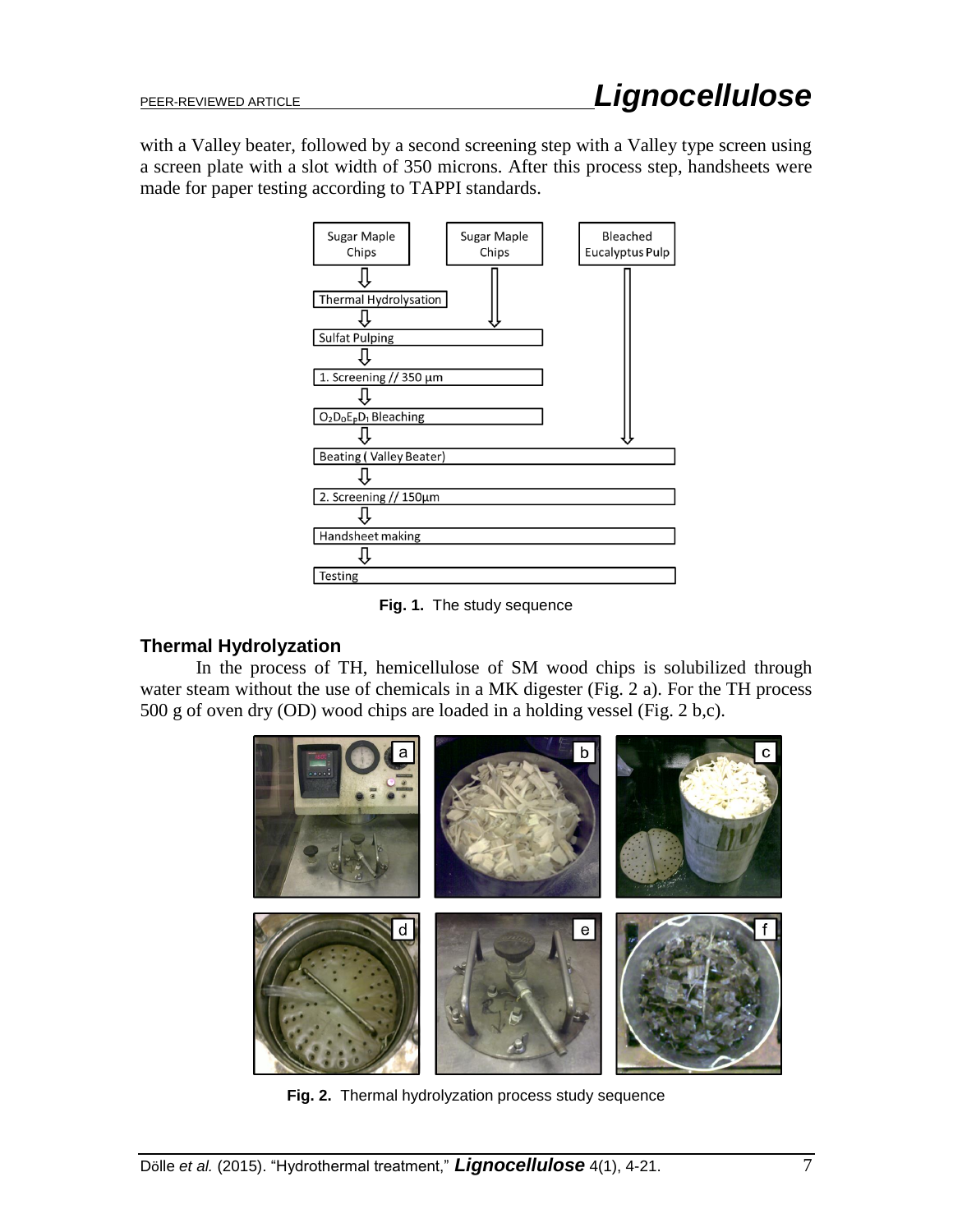The vessel is placed in the MK digester and covered with a perforated cover that allows the circulation of water in the MK digester (Fig. 2 d). Process water is filled into the MK digester at a ratio of water to OD wood of 4:1. Then, the MK digester is closed and quickly preheated to 160 °C, followed by a 2 hour cooking phase at 160 °C (Fig. 2 e). After the cooking process, the temperature is lowered to 80  $^{\circ}$ C and the hydrolysate is discharged. Two 15 minute washing cycles with water at 80 °C follow with the objective to remove the remaining hydrolyzed hemicellulose from the 77 % remaining OD thermal hydrolyzed chips in the MK digester (Fig. 2 f). The remaining thermal hydrolyzed wet chip mass in the MK digester has a moisture level of approximately 60%. Based on the thermal hydrolyzed wet chip mass moisture level, the wash water ratio is kept at 4:1. After washing, the thermal hydrolyzed chips are ready for sulfate cooking.

# **Sulfate Cooking**

For the sulfate cooking, the TH wood chips and SM woodchips are loaded in a holding vessel of the MK digester. The vessel is placed in the MK digester and covered with a perforated cover that allows the circulation of the process chemicals solution in the MK digester. The chemical addition is based on a liquor activity of 86% based on 16% active alkali and 25% sulfidity with a 4:1 ratio of water to OD wood.

After the MK digester is filled and closed, the cooking process is started. The chips' chemical solution is heated during a 1 hour preheating phase to the cooking temperature of 155 °C, followed by a 25 min cooking phase. After the cooking phase the MK digester is depressurized and the black liquor is discharged. The wood chips in the MK digester holding vessel are washed for 2 minutes with deionized water followed by a second washing process with deionized water after the holding vessel is extracted from the MK digester.

The cooked HTSM wood chips and SM wood chips are dispersed in a laboratory disperser, followed by the addition of water to increase the volume two-fold. The produced pulp is then dewatered using a 15 cm Büchner funnel. The Büchner funnel is attached to a 20 liter filter flask which is connected to a vacuum system. A paper machine former fabric is added to the Büchner funnel instead of a filter paper, maximizing dewatering and to prevent clogging of the funnel pores. The HTSM pulp fractions are then screened with a Valley type screen having a screen plate width of 350 microns to remove larger impurities such as splinters that did not get pulped during the sulfate cooking process. After screening, the pulp fractions are dewatered a second time using the above Büchner funnel method. The dewatered fraction is discharged.

# **Bleaching**

The chemical addition for the four-stage bleaching sequence for the HT and SM pulp is shown below. All process parameters are based on OD fiber material of the HT and SM pulp material. The water content is based on the needed process consistency including the addition of liquid chemicals.

# *Oxygen bleaching (O2)*

In the  $O_2$  bleaching stage a Quantum Mark IV reactor is used. The bleaching is performed at a consistency of 12% using 200 g of OD pulp. Before initiating bleaching,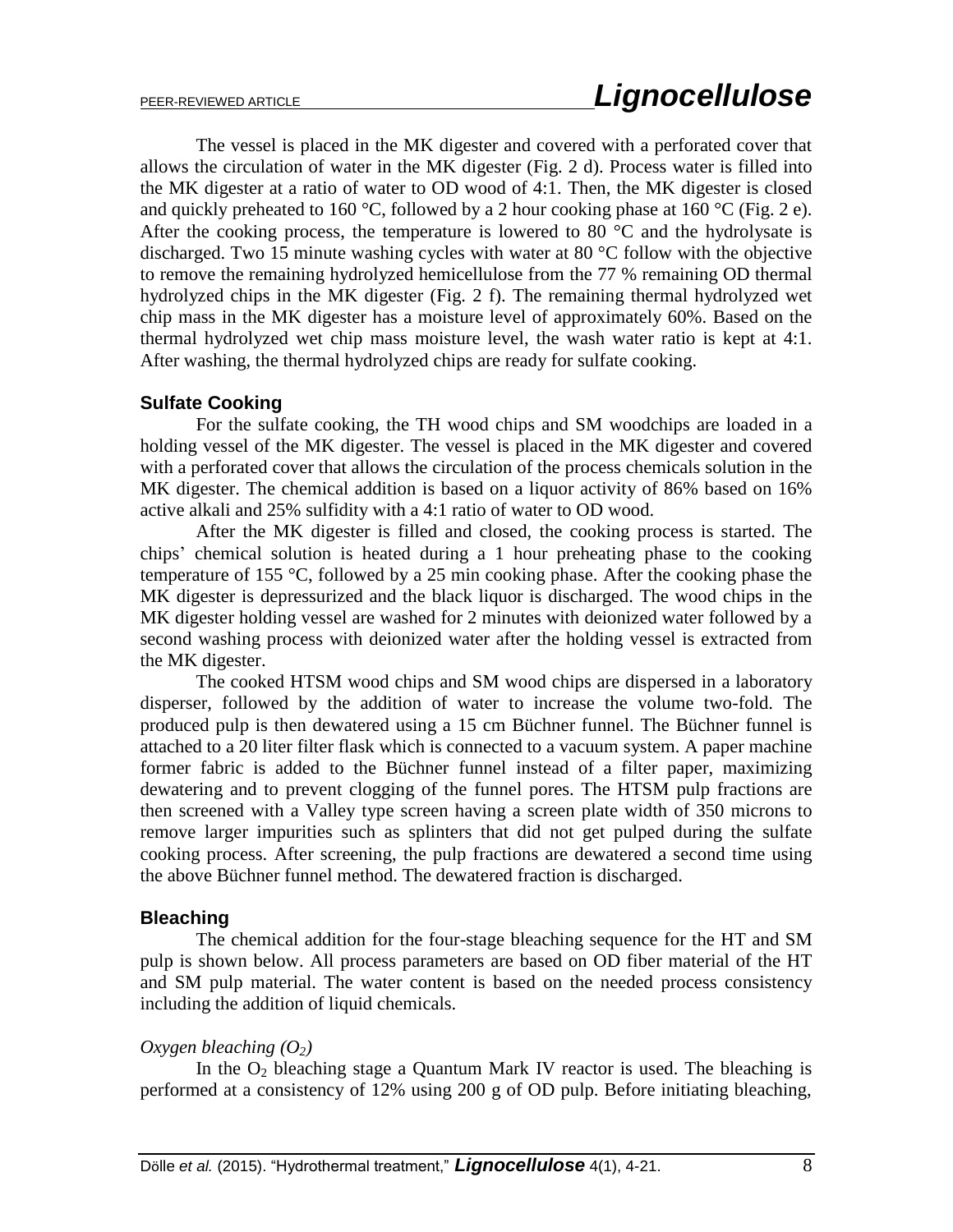the reactor is filled with deionized water and preheated to 90  $^{\circ}$ C during a 40 minute period. After the preheating phase, the reactor is drained and dried with paper towels. The pulp and bleaching chemicals consisting of: 0.5 % of magnesium sulfate heptahydrate (MgSO4\*7H2O), also called Epson salt, dissolved in water, 2.25% caustic soda (NaOH), and distilled water is added to the pulp to achieve a final consistency of 12% for the bleaching process. This reactor with pulp and process chemicals needs to be loaded very quickly to reduce the cooling of the reactor. Therefore advance preparation of the process components is essential. The reactor is closed and the bleaching process started by heating the reactor to 90  $^{\circ}$ C process temperature. After the process temperature is reached,  $O_2$  is added to the process at a pressure of 6.2 bar (90 psi) and then the 60 min bleaching process is started. After the bleaching process is started, the  $O_2$  supply to the reactor is shut off. After 60 min of bleaching, the pressure in the reactor is relieved and a liquor sample for pH measurement is taken. The bleached pulp is removed from the reactor and dewatered using a 15 cm Büchner funnel, as mentioned earlier. Then 25 mL sodium hydrogen sulfite (NaHSO $_3$ ) is added to eliminate possible oxidation and a loss of brightness.

#### *Chlorine dioxide bleaching (D0)*

The  $ClO<sub>2</sub>$  bleaching stage is performed as bag bleaching using a water bath with a temperature of 70 °C. The  $D_0$  bleaching sequence is performed under a consistency of 10% for 120 minutes. Prior to bleaching, the required amount of pulp, chemicals, and water is filled in a plastic bag. The plastic bag is sealed with a bag laminator. The content of the bag is then kneaded by hand to homogenize it for one minute. The bag is then heated for one minute in a microwave at a power setting of 300 watts, followed by another minute of hand kneading and further heating in the microwave for one minute. The plastic bag is then placed in the water bath and covered with a weight to ensure complete submersion. Every 30 minutes the bag is removed and kneaded by hand for one minute. After the specified bleaching time, the plastic bag is removed from the water, opened with scissors, and the contents are emptied into a Büchner funnel attached to a filter flask connected to a vacuum system. Part of the filtrate is sampled for pH measurement. The remaining filtrate is emptied back into the Büchner funnel to recover fines. The dewatered pulp is weighed and the dryness is tested.

Approximately 25 g OD of the bleached pulp is sampled and placed in a beaker with deionized water for testing of kappa number, brightness, and viscosity. After bleaching,  $25$  mL of sodium hydrogen sulfite (NaHSO<sub>3</sub>) solution is added to eliminate further oxidation and an associated loss of brightness. The remaining bleached pulp is disintegrated and dewatered with a Büchner funnel. The resulting fibrous filter pad is placed on a drying paper and dried for 24 hours under a hood, after which the solids content is evaluated.

#### *Peroxide bleaching (EP)*

In the third bleaching stage, hydrogen peroxide  $(H_2O_2)$  is used as a bleaching agent. The bleaching process takes place in a highly alkaline environment allowing the  $H_2O_2$  to react with certain functional groups of lignin such as the carbonyl groups. The  $E_P$ bleaching process and sample regime is the same as for the  $D_0$  bleaching stage except for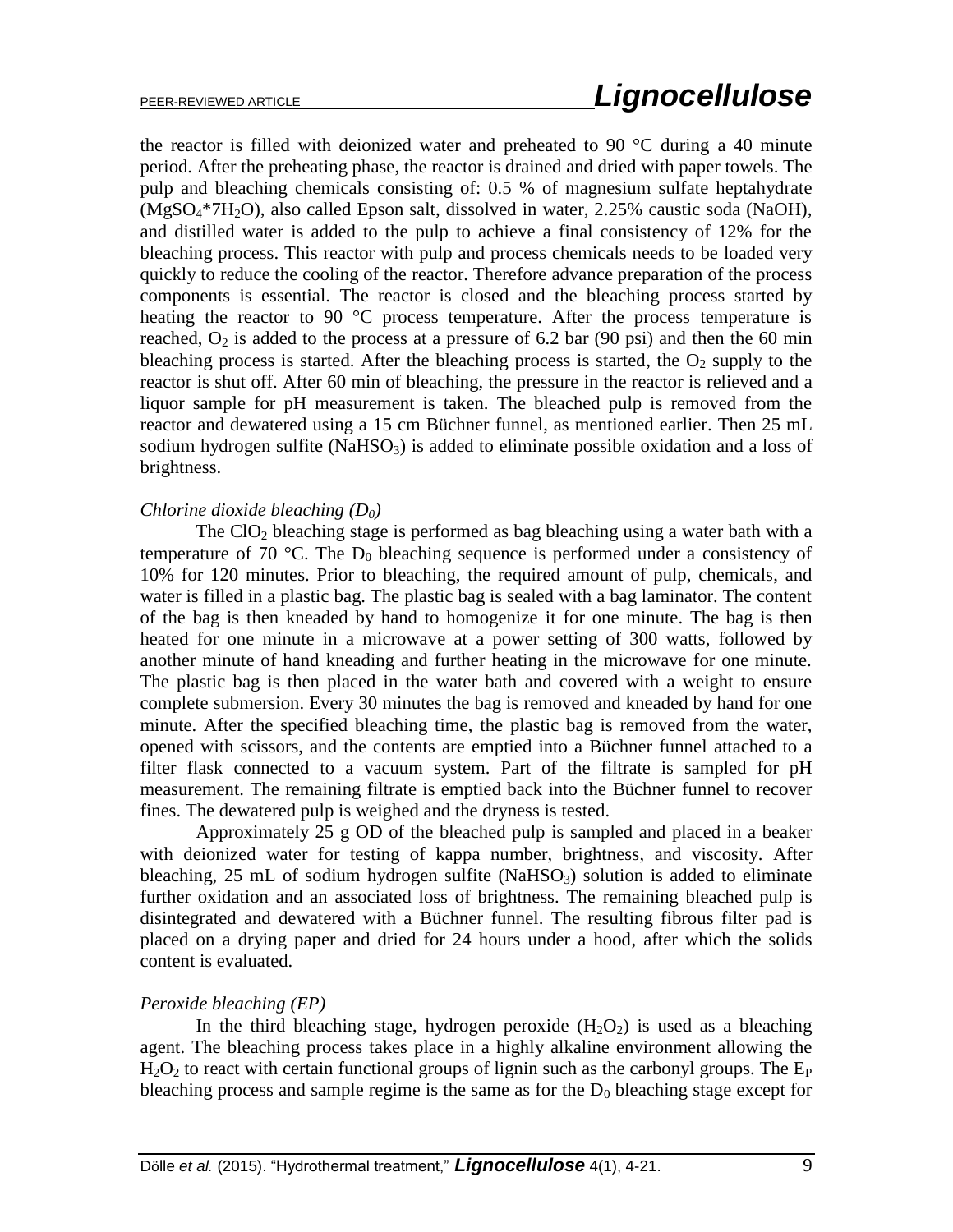the bleaching consistency, temperature and bleaching chemical addition. The  $E<sub>P</sub>$  process has a bleaching consistency of 12 % at a bleaching temperature of 80 °C. The chemical addition is 0.25 %  $H_2O_2$ , 0.1 %  $MgSO_4*7H_2O$ , 2 % NaOH, and distilled water to achieve final bleaching consistency.

## *Chlorine dioxide bleaching (D1)*

The end of the bleaching sequence consists of a second chlorine dioxide bleaching stage  $D_1$ . Less bleaching chemical is used, because the lignin content has been greatly reduced and the strong oxidative reaction would attack the cellulose fibers excessively. The bleaching process and sample regime is the same as for the  $D_0$  and  $E_P$  bleaching stage except for the bleaching consistency, temperature, and bleaching chemical addition. The D<sub>1</sub> process uses a bleaching consistency of 10% at a bleaching temperature of 70 °C. The chemical addition is  $0.5\%$  ClO<sub>2</sub> based on lignin content,  $0.15\%$  NaOH, and distilled water to archive final bleaching consistency.

## **Beating of Pulp**

For beating of the three pulp fractions (hydrothermal treated sulfate SM pulp, SM sulfate pulp, and industrial eucalyptus sulfate pulp), a Valley beater in accordance with TAPPI T 200 was used. Prior to beating, the eucalyptus pulp is soaked for 12 hours in deionized water. The HT sulfate SM pulp and the SM sulfate pulp did not undergo a soaking process because the HT process required liquid processing with deionized water. After the pulp with a consistency of  $1.57\pm0.04\%$  and a temperature of  $23\pm2$  °C was loaded into the Valley beater, which initially was operated with no load for 3 min. After that the initial sample was taken and the beating was initiated applying a weight of 5500g to the grinding plate lever.

# **Screening of Pulp**

After beating, each sample of the TH sulfate SM pulp, SM sulfate pulp, and the eucalyptus sulfate pulp was screened. The screening process followed the TAPPI T 274 testing method, using a Voith Valley screen with a 150 µm screen plate. Before screening, the pulp was diluted with deionized water and disintegrated to achieve good screening performance. The screened fibers are used to prepare the TAPPI handsheets for paper testing.

## **Handsheet Preparation**

After screening of the individual pulp samples, handsheets with a basis weight of 60g/m² were prepared for paper testing according to TAPPI T205 testing method.

# **RESULTS AND DISCUSSION**

In this study, the focus was to investigate hydrothermal treatment of sugar maple before kraft pulping for the use in paper applications that require a high whiteness. In this section the results of the individual studies are presented and interpreted. Standard deviations in the charts are not shown; however all tests are performed to TAPPI test methods within the allowable testing deviations.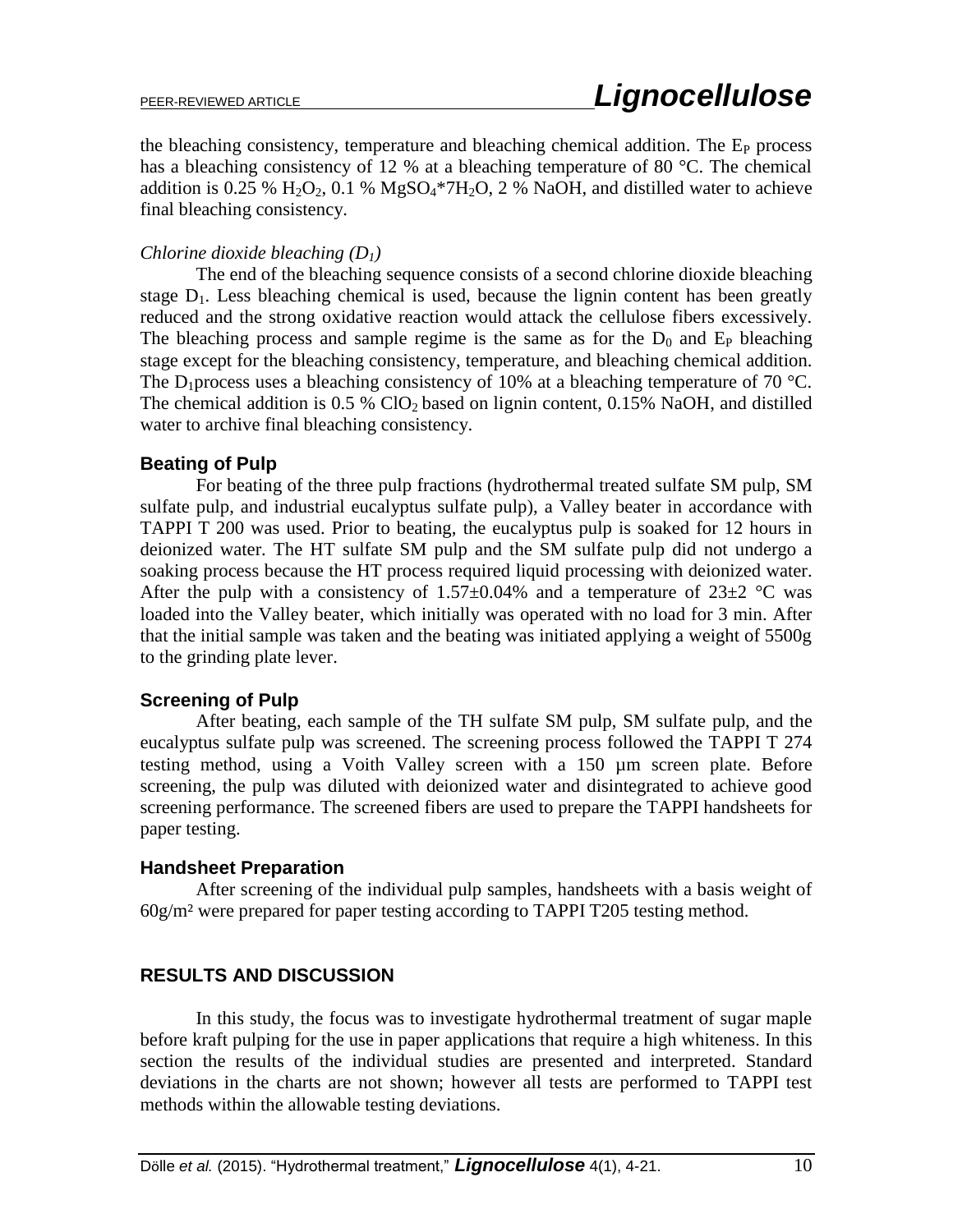## **pH Values**

After each bleaching stage the pH values were measured. Figure 3 shows the highly alkaline environment in the first and third bleaching stage as well as the acidic environment of the second and third bleaching stage.



**Fig. 3.** pH value for  $O_2D_0E_PD_1$  bleaching sequence

The pH of the hydrothermal treated pulp after each bleaching stage was lower than that of the sulfite pulp. For the chlorine bleaching stage the pH value was half that of the sulfate pulp. This indicates that the hydrothermal treated pulp will require a smaller amount of bleaching process chemicals in the acidic range of pulping.

# **Kappa Number**

The Kappa number values of the  $O_2D_0E_P$  bleaching sequence for hydrothermal treated SM and sulfite SM pulp are shown in Fig. 4. The hydrothermal treated pulp had an initial Kappa number 9.8 points higher than the sulfate pulp. This can be explained as follows: For the determination of the Kappa number using T 23 om-06 for both pulp materials, the same amount of oven-dry pulp material was used. By partially removing hemicellulose through hydrothermal treatment, a higher percentage of lignin is therefore contained in the hydrothermally treated pulp.

After the  $O_2$  bleaching stage, the Kappa number of hydrothermal treated pulp dropped 19 points compared to 6.1 points of the SM pulp. This indicates that the hydrothermal pulp was more receptive to the  $O_2$  bleaching than the SM pulp and might require less process chemicals.

For the remaining  $D_0$  and  $E_P$  bleaching stages, the Kappa number of the hydrothermal treated pulp was below the SM pulp at a 1.0 and 2.6 point lower Kappa number, respectively. This indicates that the sulfate SM pulp responded better to the  $D_0$ bleaching stage after oxygen bleaching. The Kappa number for the hydrothermal treated pulp could be not determined due to the low residual content of lignin after the  $D_1$ bleaching stage.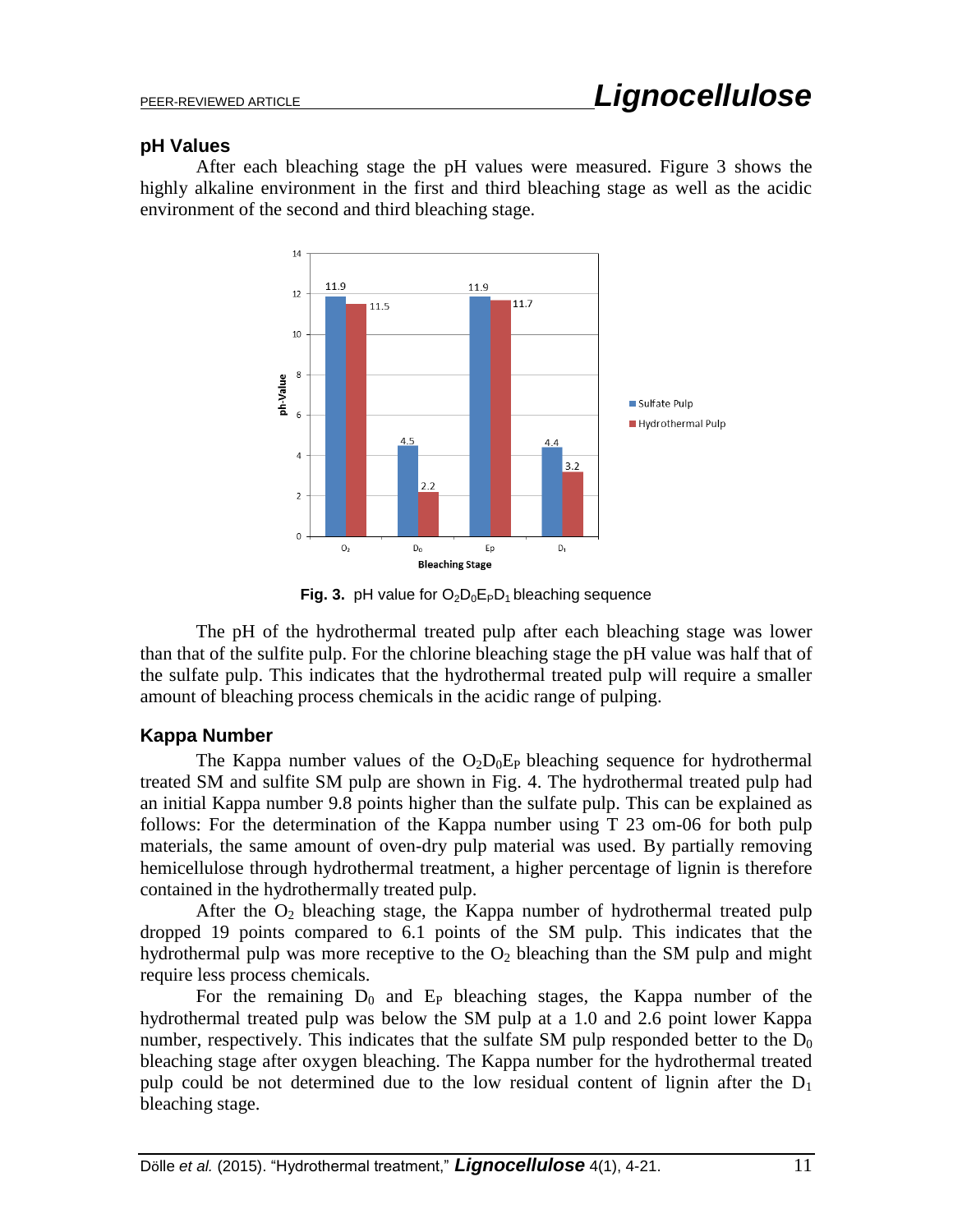

**Fig. 4.** Kappa number for  $O_2D_0E_P$  bleaching sequence

## **Whiteness**

The degree of whiteness values of the  $O_2D_0E_PD_1$  bleaching sequence for hydrothermal treated SM and sulfite SM pulp are shown in Fig. 5. The hydrothermal treated SM pulp whiteness was 8 points below the level of the sulfate SM pulp at the beginning, which can be explained by the higher lignin content.



**Fig. 5.** Whiteness value for  $O_2O_0E_PD_1$  bleaching sequence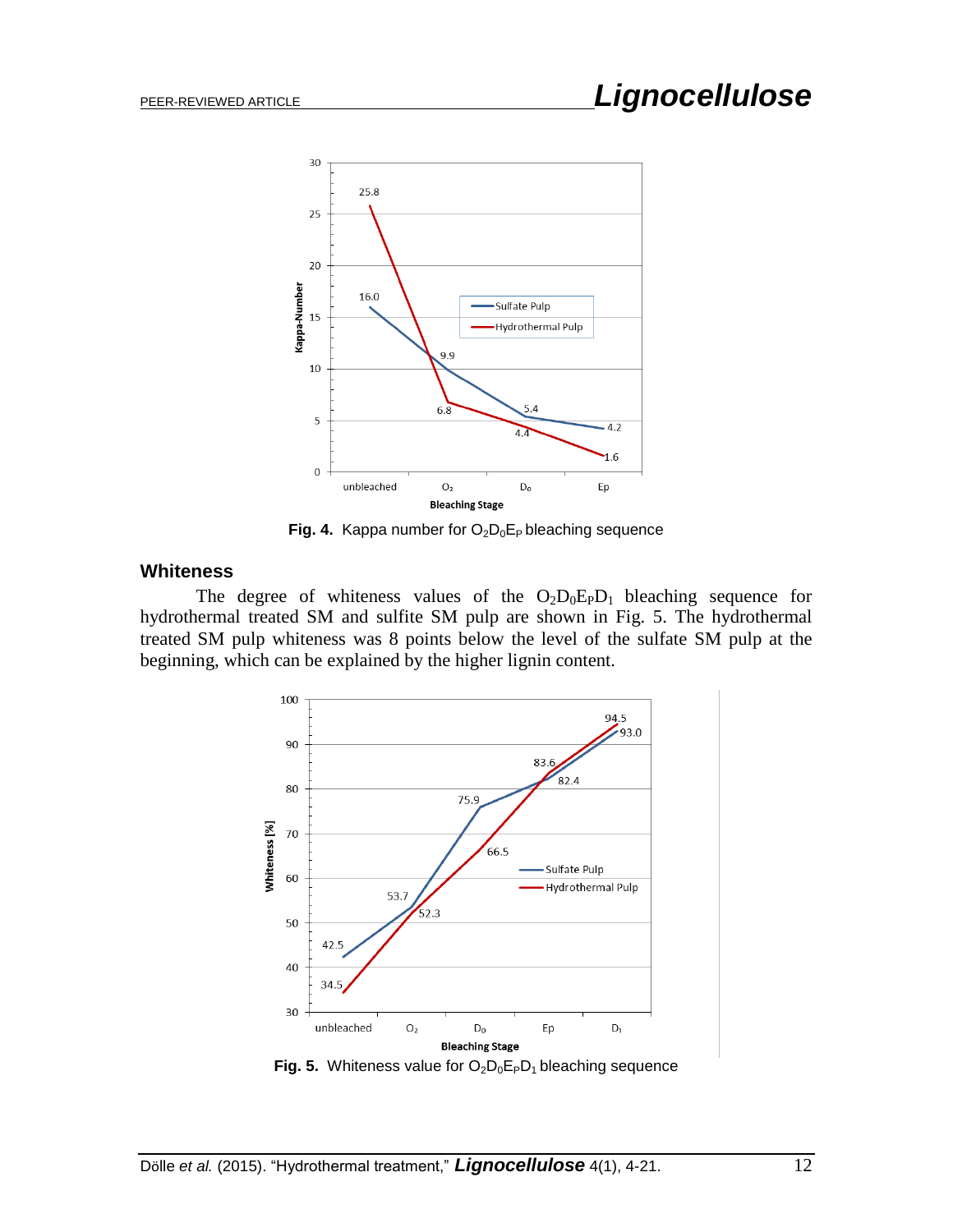The whiteness gap was reduced to 1.4 points after the  $O_2$  bleaching stage and increased to 9.4 points after the  $D_0$  bleaching stage. This indicates that the SM sulfate pulp responded better to  $D_0$  bleaching stage after oxygen bleaching. After the  $E_P$  and  $D_1$ bleaching stage, the whiteness value of the hydrothermal treated SM pulp was 83.6 and 94.5, respectively, which was 1.2 and 1.5 whiteness points higher than that of the SM sulfate bleached pulp.

## **Viscosity**

The viscosity values shown in Fig. 6 fell as expected, while the pulp materials passed through the  $O_2D_0E_PD_1$  bleaching sequence. Before initiating the bleaching sequence, the hydrothermally treated SM pulp showed an 8 cP higher viscosity than the SM sulfate pulp. After the  $O_2$  bleaching stage, the hydrothermal treated pulp had a 7 cP lower viscosity than the sulfate SM pulp. After the  $D_0$  bleaching stage, the hydrothermal treated SM pulp had a 1.3 cP drop in viscosity, whereas the SM sulfate pulp had a 4.7 cP drop in viscosity. After the  $E_P$  and  $D_1$  bleaching stages, the two pulps were at a near equal level. This indicates that the hydrothermal treated pulp will require a smaller amount of process chemicals in the acidic range of pulping as well as requiring less energy for pumping and conveying.

This also indicates that hydrothermal treated SM pulp was more receptive to an  $O<sub>2</sub>$  bleaching and less receptive to the  $D<sub>0</sub>$  bleaching stage, and that a hydrothermally treated SM pulp will require a smaller amount of process chemicals in the acidic range of pulping.



**Fig. 6.** Viscosity value for  $O_2D_0E_PD_1$  bleaching sequence

## **Beating**

The beating curve for bleached and unbleached SM hydrothermal treated sulfate pulp is shown in Fig. 7. Commercial eucalyptus bleached pulp is also shown as a reference. The dewatering behavior of all pulp fibers is shown in mL Canadian Standard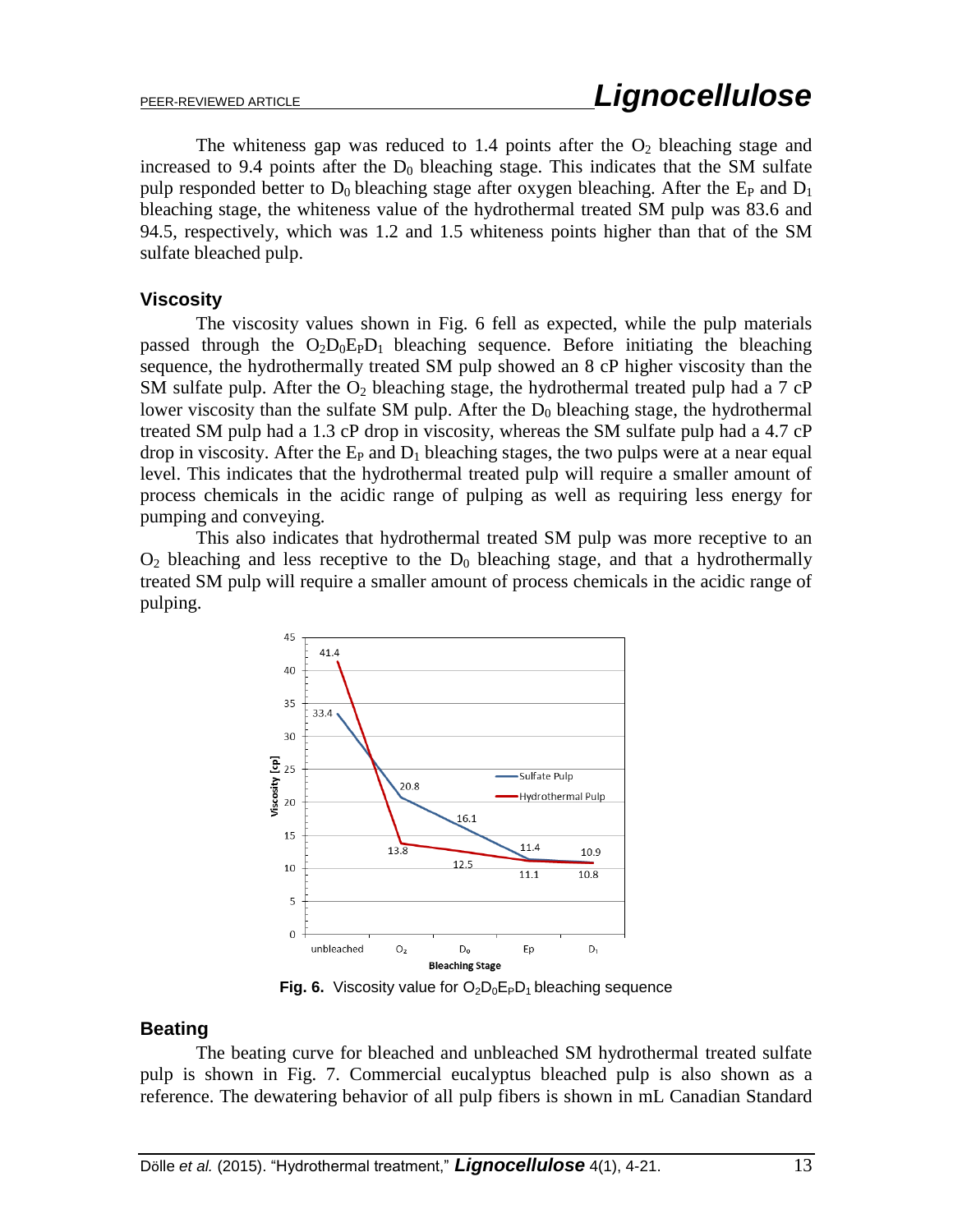Freeness (CSF). As expected, with increased beating time, the dewatering behavior decreased steadily, except in the case of the SM sulfate bleached pulp, which reversed the CSF value after 40 minutes beating time to 244 mL and 50 minutes beating time to 280 mL. The hydrothermal treated SM unbleached and bleached pulp had the highest initial freeness at 597 mL and 492 mL CSF. The SM sulfate unbleached and bleached pulp had an initial freeness of 481 mL and 417 mL. The hydrothermal bleached, SM sulfate unbleached, and commercial eucalyptus pulp had almost identical initial CSF values of 492 mL, 481 mL, and 497 mL, whereas the SM sulfate bleached pulp had the lowest initial CSF value of 417 mL.

The CSF curve showed that hydrothermal treatment of SM pulp significantly increased the CSF value of the SM pulp with and without post bleaching, indicating a lower proportion of fines in the hydrothermal treated SM pulp.

The CSF values of 455 mL and 412 mL for the hydrothermal bleached and unbleached SM pulp and CSF of 355 mL and 305 mL of SM sulfate bleached and unbleached pulp did not show a significant difference in the first 20 minutes of beating compared to the commercial bleached eucalyptus pulp at 384 mL. After 20 minutes of beating, the hydrothermal treated SM bleached pulp showed less impact by beating, resulting in a higher CSF of 335 mL compared to 310 mL CSF for the hydrothermal treated unbleached SM pulp after 50 minutes of beating time. This indicates that the hydrothermal treated pulp will generate less fines and therefore not decrease its dewatering properties. This might have an impact on future paper machine operations in regards to speed and dryness at the former and press operation if the pulp refining is optimized for the specific pulp used for papermaking (Danforth 1986).

Beating of hydrothermal treated unbleached and unbleached sulfite SM pulp showed the same response to beating, keeping the initial CSF gap of 116 mL at the initial stage to 114 mL at the 50 minutes beating mark with 310 mL CSF for the hydrothermal treated unbleached and 196 mL for the sulfate unbleached pulp.



 **Fig. 7.** CSF value for bleached pulp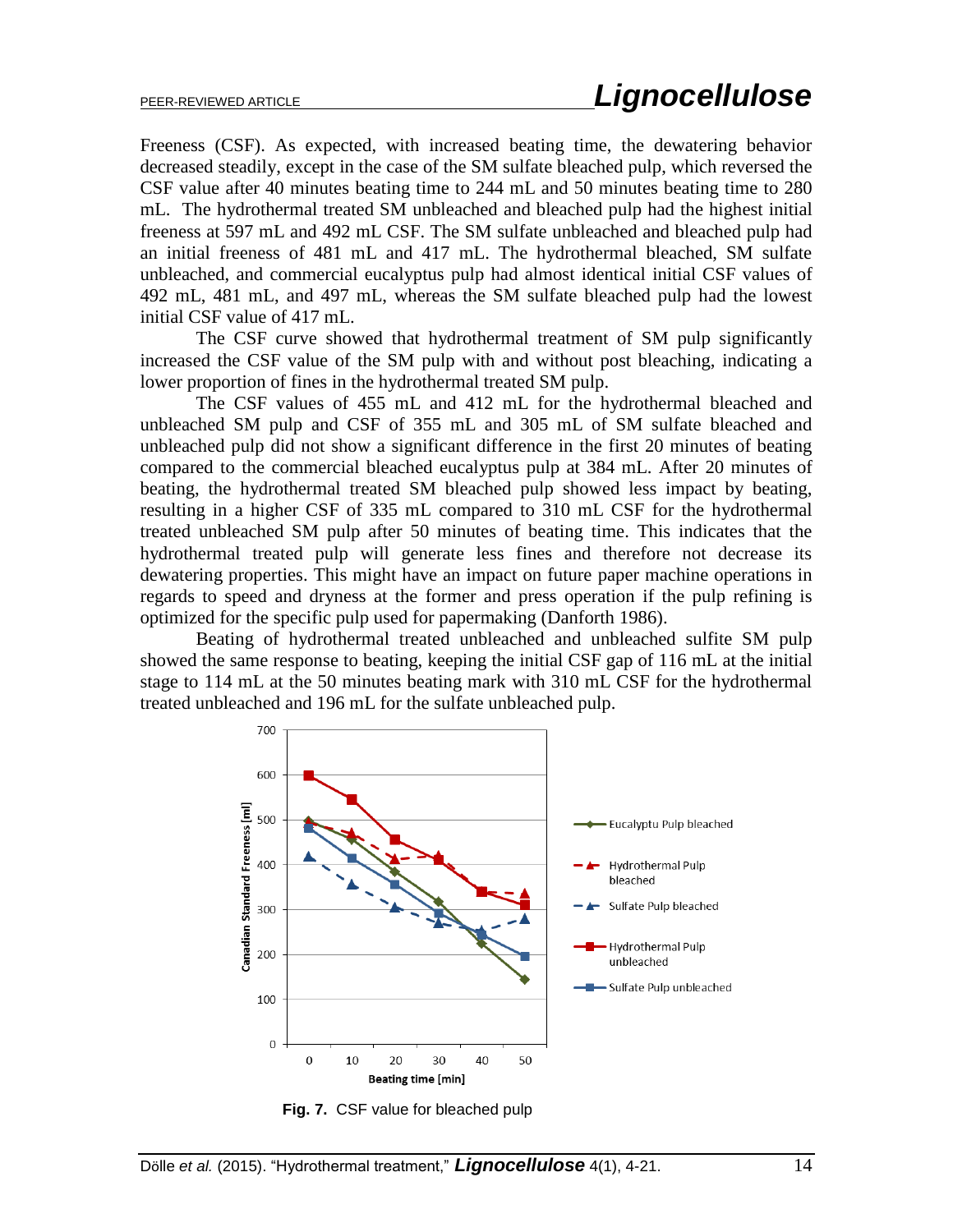#### **Basis Weight and Bulk**

Figure 8 shows the variation of the specific volume of the studied pulps based on beating time. The bulk was selected to compensate for the variations in the thickness and basis weight between individual samples of the same material. With increased beating time, the specific volume decreased, which means that the density of the fiber material increased. This can be explained with the higher proportion of fines produced during the beating process. With a constant basis weight the caliper decreases due to fines placement in the voids of the paper sheet, thus a more dense fiber network is formed.

The hydrothermal treated SM bleached and unbleached pulp formed a handsheet with a higher specific volume due to its lower fines content compared to the SM bleached and unbleached sulfite pulp.

Usually, the specific volume of a paper decreases with bleaching processes due to a higher fines production. This effect can be seen here for the bleached and unbleached SM sulfate pulp. For the hydrothermal SM bleached and unbleached pulp, this effect was reversed. The hydrothermal treated bleached pulp had a significantly higher specific volume than the other pulps with a range from  $0.28 \text{ cm}^3/\text{g}$  to  $0.17 \text{ cm}^3/\text{g}$  for the bleached eucalyptus pulp and 3.66 cm<sup>3</sup>/g to 0.41 cm<sup>3</sup>/g for the SM sulfate bleached pulp. This might indicate that hydrothermal treated SM bleached pulp might have an application as partial pulp fiber supplement for low basis weight printing paper to maintain required caliper and at the same time increasing paper filler content, decreasing expensive pulp fibers, and maintaining bulk properties (Doelle and Amaja 2012; Cheng *et al.* 2013).



 **Fig. 8.** Specific volume for bleached pulp

## **Porosity**

The development of resistance to air permeation through the sheet with increased beating time is shown in Fig. 9. The Gurley Densometer value is defined as the time in seconds that a volume of air with a constant pressure of 100 cm<sup>3</sup> needs to flow through the paper sample. An increasing amount of time means a decreasing porosity. The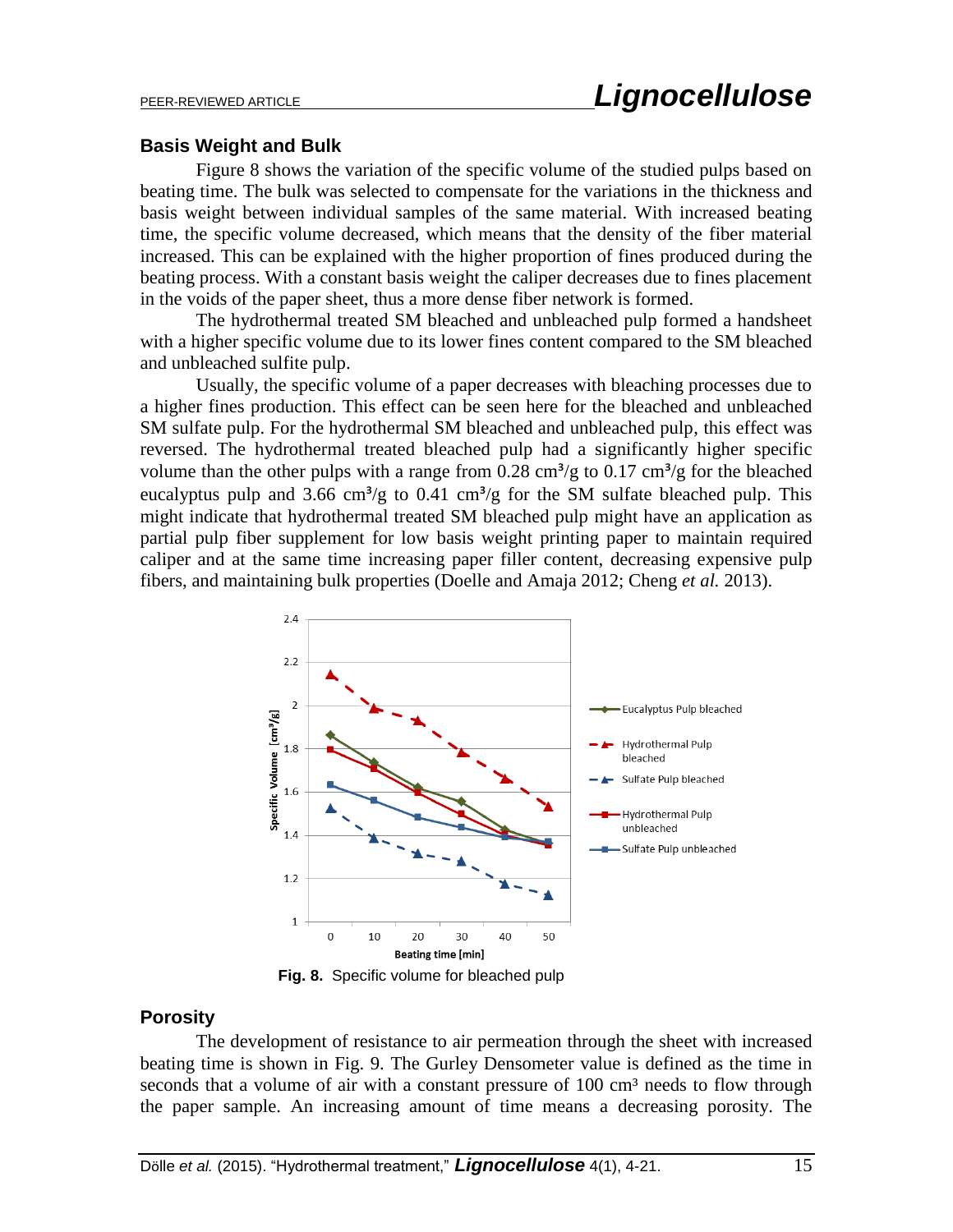porosity curve shows in general the same trend. All investigated pulps had a decreased porosity with increased beating time. The initial porosity for the hydrothermal treated pulp was 2.1 s and 2.6 s for the sulfate unbleached pulp. An increase in beating time from 10 min. to 50 min. shows that the porosity of the hydrothermal treated unbleached pulp had a 40% to 61% increased porosity compared to the sulfate unbleached pulp.

For the hydrothermal treated bleached pulp, a significant decrease in porosity values could be observed. The initial porosity was 0.8 s and 4.2 s and 6.4 s for the 40 min. and 50 min. beating time, whereas the sulfate bleached pulp showed 3.5 s for the initial porosity and 278.2 s. for the 40 min. beating time. The 50 min. porosity value could not be measured due to sample restrictions.

The significant decrease in porosity values could be linked to the decreased fines content of the hydrothermal treated pulp and might have advantages for the manufacture of sack kraft paper products and other paper products that require a low porosity value that allows high filling speeds by allowing air to pass through the paper product while the product is filled into the paper bag (Paulapuro 2000; Billerud 2012). The porosity values for the commercial eucalyptus pulp are plotted for reference purpose only.



**Fig. 9.** Porosity value for bleached pulp

#### **Tensile Index**

Figure 10 shows the tensile index in Nm/g as part of the investigation of the mechanical paper properties. The tensile index was selected to compensate the variations in the thickness and basis weight between individual handsheets of the same material. The tensile index increased with beating time. This was attributed to fibrillation of the fibers, which can form more hydrogen bonds during handsheet formation.

All bleached pulps showed a positive effect on the tensile index development with increased beating time. The initial tensile index of the hydrothermal bleached SM pulp was 27.6 Nm/g, whereas the hydrothermal bleached SM pulp had 55.4% lower tensile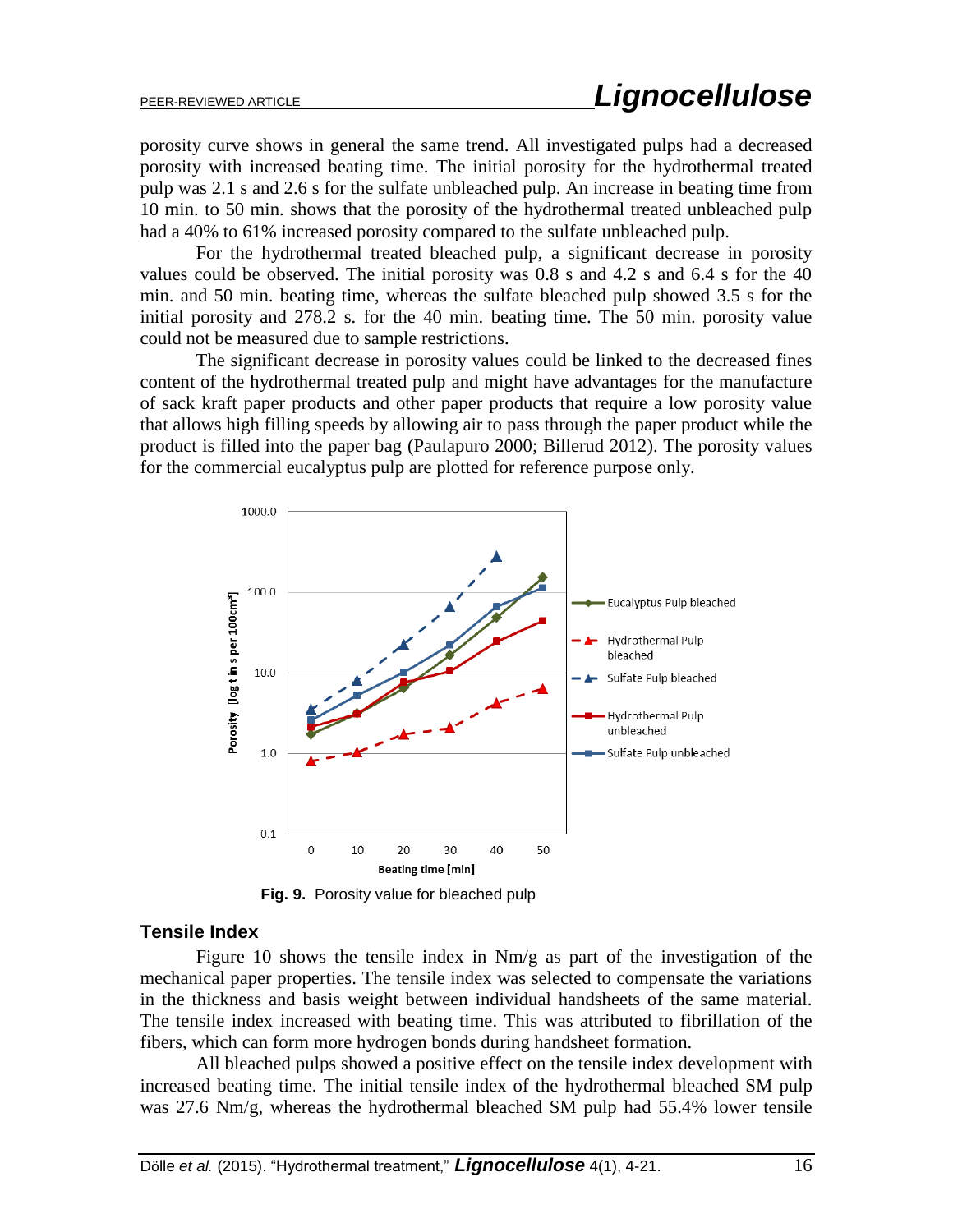index, 12.3 Nm/g. The initial tensile index for the SM unbleached sulfate was 48% higher at 53.1 Nm/g and 73.8% higher for the bleached SM sulfate pulp at 47.0 Nm/g. After 40 min. of beating the tensile index development decreased for the unbleached hydrothermal treated SM pulp and the unbleached and bleached SM sulfite pulp at a value of 54.4, 86.3, and 80.8 Nm/g, respectively. The tensile index after 50 min. of beating for the hydrothermal treated SM bleached pulp was 33.5 and for the unbleached SM pulp 56.1. In comparison to the unbleached sulfate pulp with 89.5 and bleached SM sulfate pulp at 82.8, the difference in tensile index for the hydrothermal treated pulp was 59.4% lower for the bleached and 37.3% lower for the unbleached hydrothermal treated pulp. The tensile index values for the commercial eucalyptus pulp are plotted for reference purpose only.



 **Fig. 10.** Tensile index for bleached pulp

# **Tear Index**

The tear index in gf is shown in Fig. 11 as part of the investigation of the mechanical paper properties. The tear index was selected to compensate the variations in the thickness and basis weight between individual handsheets of the same material. The tear index for the hydrothermal treated bleached SM pulp at a value of 12.0 was 50% lower than the tear index of the unbleached pulp at a value of 23.9, and 69.4% and 66.0% lower compared to the bleached and unbleached SM sulfate pulp at a value of 39.3 and 35.3 respectively. The tear index increased with beating time for the hydrothermal treated SM bleached and unbleached pulp fractions and dropped after 40 minutes of beating time, whereas the SM sulfate pulp increased and then dropped after 20 minutes beating time for both the bleach and unbleached. The resulting tear index after 50 min. of beating for the hydrothermal treated SM bleached pulp was at 31.2 and for the unbleached SM pulp at 33.9. In comparison to the unbleached sulfate pulp with 39.8 and bleached SM sulfate pulp at 32.6, the difference in tensile index for the hydrothermal treated pulp was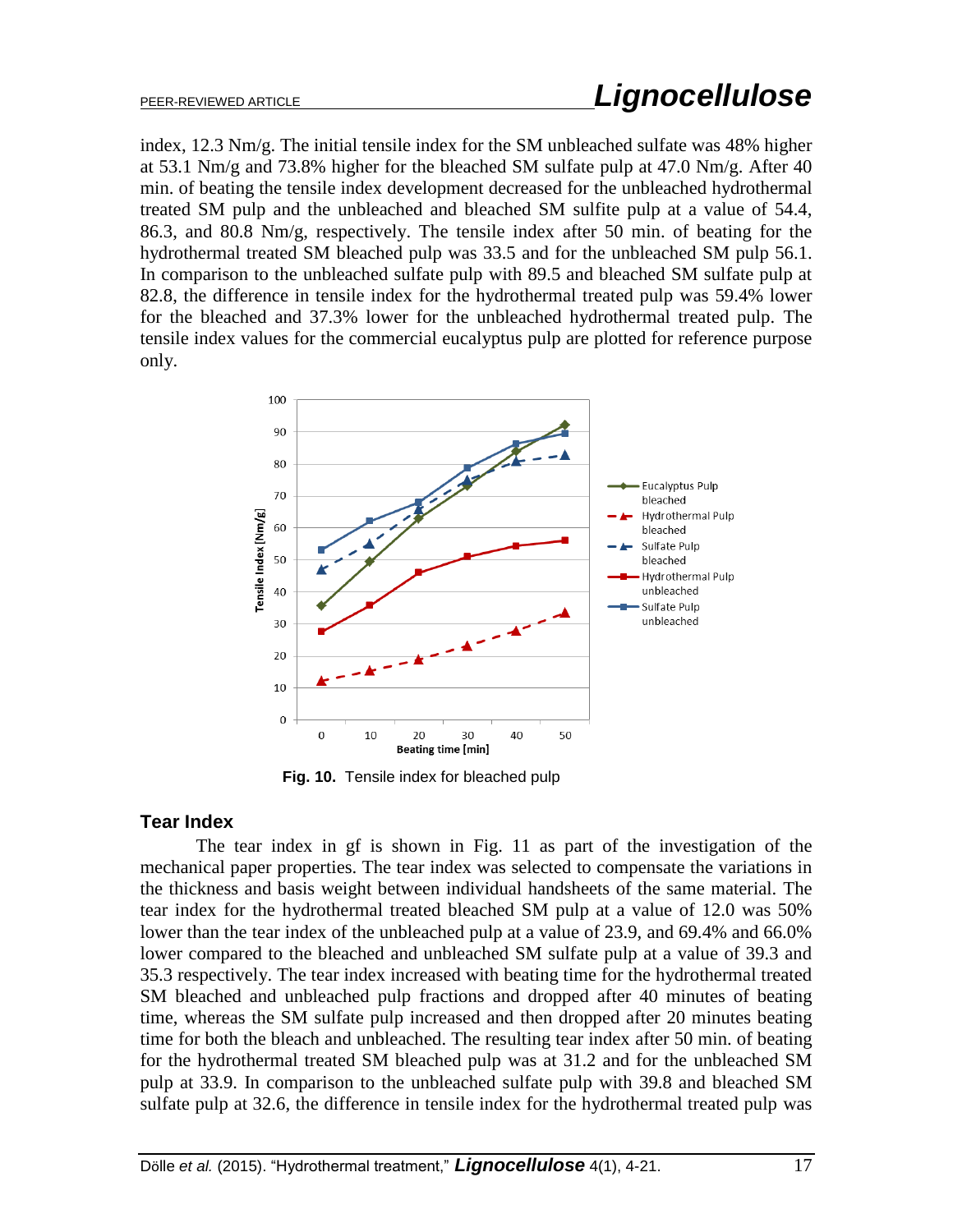4.3% lower for the bleached and 15.2% lower for the unbleached hydrothermal treated pulp. The tear values for the commercial eucalyptus pulp are plotted for reference purpose only.



 **Fig. 11.** Tear index for bleached pulp

# **Optical Properties**

#### *Brightness*

The course of the degree of brightness over the beating time is shown in Fig. 12. The brightness measurement was performed with an Elrepho Devise with a standard illuminant light D65 and glass filter  $R_{457}$ . The curve shows the typical decrease in brightness based on beating time. The unbleached hydrothermal treated pulp has an initial brightness of 32.6, lower than the unbleached sulfate pulp with a value of 39.5. This can be explained by the higher lignin content of the hydrothermal treated pulp.



**Fig. 12.** Brightness value for bleached pulp.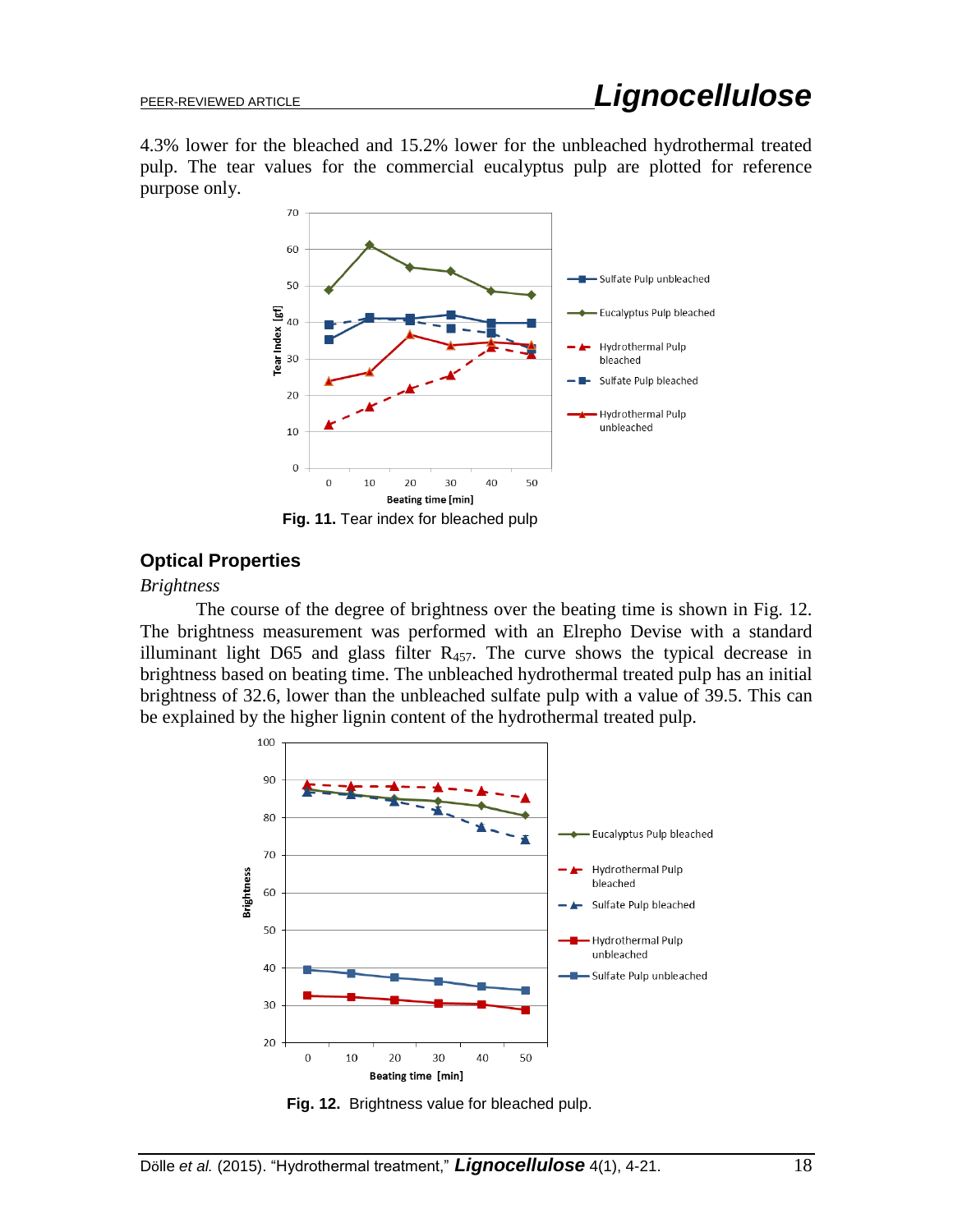The bleached hydrothermal treated SM pulp had a brightness value of 88.9 and the bleached SM sulfite pulp of 86.9. The commercial eucalyptus pulp brightness was 87.5. The decrease in brightness value after 50 min beating time was 28.8 for the unbleached hydrothermal treated SM pulp and 34.0 for the unbleached SM sulfite pulp. The bleached hydrothermal treated SM pulp had a final brightness number of 85.3, whereas the bleached sulfite SM pulp and eucalyptus pulp had a final brightness number of 74.2 and 80.6. The resulting brightness number after 50 min. of beating shows that the hydrothermal treated SM unbleached and bleached pulp had the lowest reduction in brightness of 11.6% and 4% to values of 28.8 and 85.3at 31.2. The brightness reduction for the unbleached and bleached SM sulfite pulp was 13.7% and 14.6% with brightness values at 28.8, 74.2 and 33.9. In comparison the commercial eucalyptus pulp showed a reduction in brightness of 8% to a brightness value of 80.5.

#### *Opacity*

Opacity refers to how much light can penetrate through the paper and was measured with an Elrephro meter. The opacity is calculated as the ratio of the reflection factor of a single sheet of paper over a black body as a reflection factor. Figure 13 shows the change in opacity of the pulps tested based on a beating time of 50 minutes. The opacity-reducing effect of bleaching can be seen in the bleached sulfate and commercial eucalyptus pulp. The unbleached hydrothermal treated SM pulp increased its opacity by 3.6% from the initial value of 96.0 to 99.6 whereas the unbleached sulfite SM pulp decreased its value by 2.3% from 97.6 to 95.33.



 **Fig. 13.** Opacity for bleached pulp

The decrease in opacity for the bleached hydrothermal treated SM pulp was 1.3% from its initial value of 83.4 to 82.3. The bleached sulfate SM pulp and the commercial l eucalyptus pulp showed a significant decrease in opacity of 13.4% and 7.6% from their initial brightness value of 74.2 and 79.9 to 67.9 and 73.81, respectively.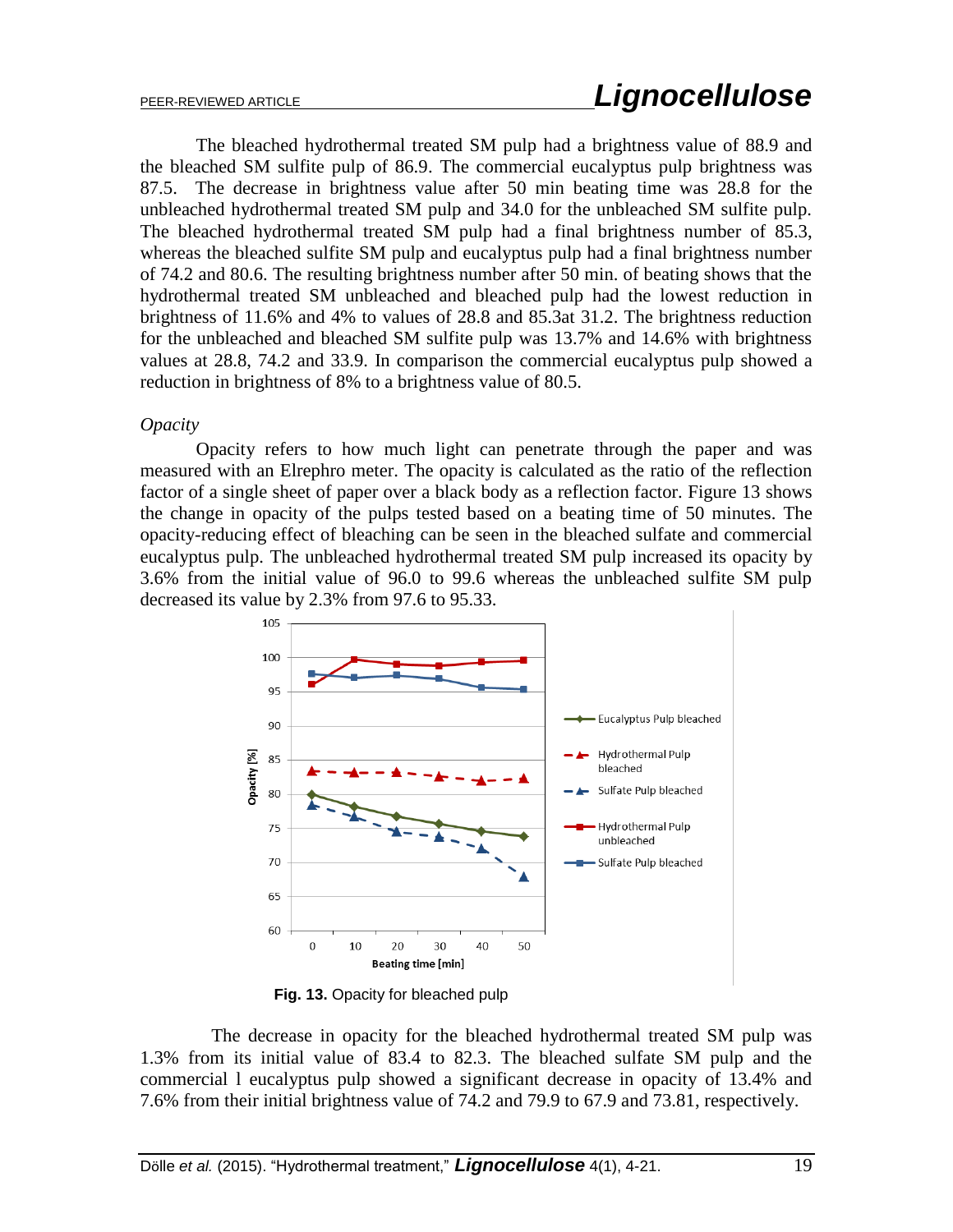# **CONCLUSIONS**

The main results of this study indicate that the hydrothermal treatment of SM had an influence on the pulp preparation and physical, optical, and strength properties of paper handsheets.

- 1. The hydrothermal treated SM pulp was more receptive to an  $O_2$  bleaching than the SM sulfite pulp due to its lower pH value that is half that of the sulfite pulp.
- 2. Hydrothermal treated pulp was more receptive to  $O_2$  bleaching.
- 3. Initial Kappa numbers were higher for the hydrothermal treated SM pulp.
- 4. Whiteness levels achieved for the hydrothermal treated SM pulp were higher than for the SM sulfite pulp after the  $O_2D_0E_PD_1$  bleaching sequence.
- 5. Viscosity numbers were lower for the hydrothermal treated SM pulp, indicating that the pulp was more receptive to an  $O_2$  bleaching and less receptive to the  $D_0$ bleaching stage.  $E_P$  and  $D_1$  bleaching stages showed no difference.
- 6. Hydrothermal treated bleached and unbleached SM pulps had higher CSF values than the sulfite SM pulp.
- 7. The hydrothermal treated SM bleached and unbleached pulp formed handsheets with a higher bulk compared to the SM bleached and unbleached sulfite pulp and bleached commercial eucalyptus pulp.
- 8. The hydrothermal treated pulp had a significantly higher air resistance than the compared sulfite SM and commercial eucalyptus pulps.
- 9. Tensile index and tear index showed significantly lower values for the hydrothermal treated SM pulp.
- 10. Brightness and opacity values for the hydrothermal treated SM pulp showed significantly higher values after beating compared to the SM sulfite pulp.

# **ACKNOWLEDGMENTS**

The authors are grateful for the support of the Department of Paper and Bioprocess Engineering at the State University of New York, College of Environmental Science and Forestry.

# **REFERENCES CITED**

Amidon, T. E., and Liu, S. (2009). "Water-based woody biorefinery," *Biotechnology Advances* 27, 542-550.

Billerud (2012). *Handbook for Sack Kraft Papers and PaperSacks*, Billerud 04-2012, www.billerud.com